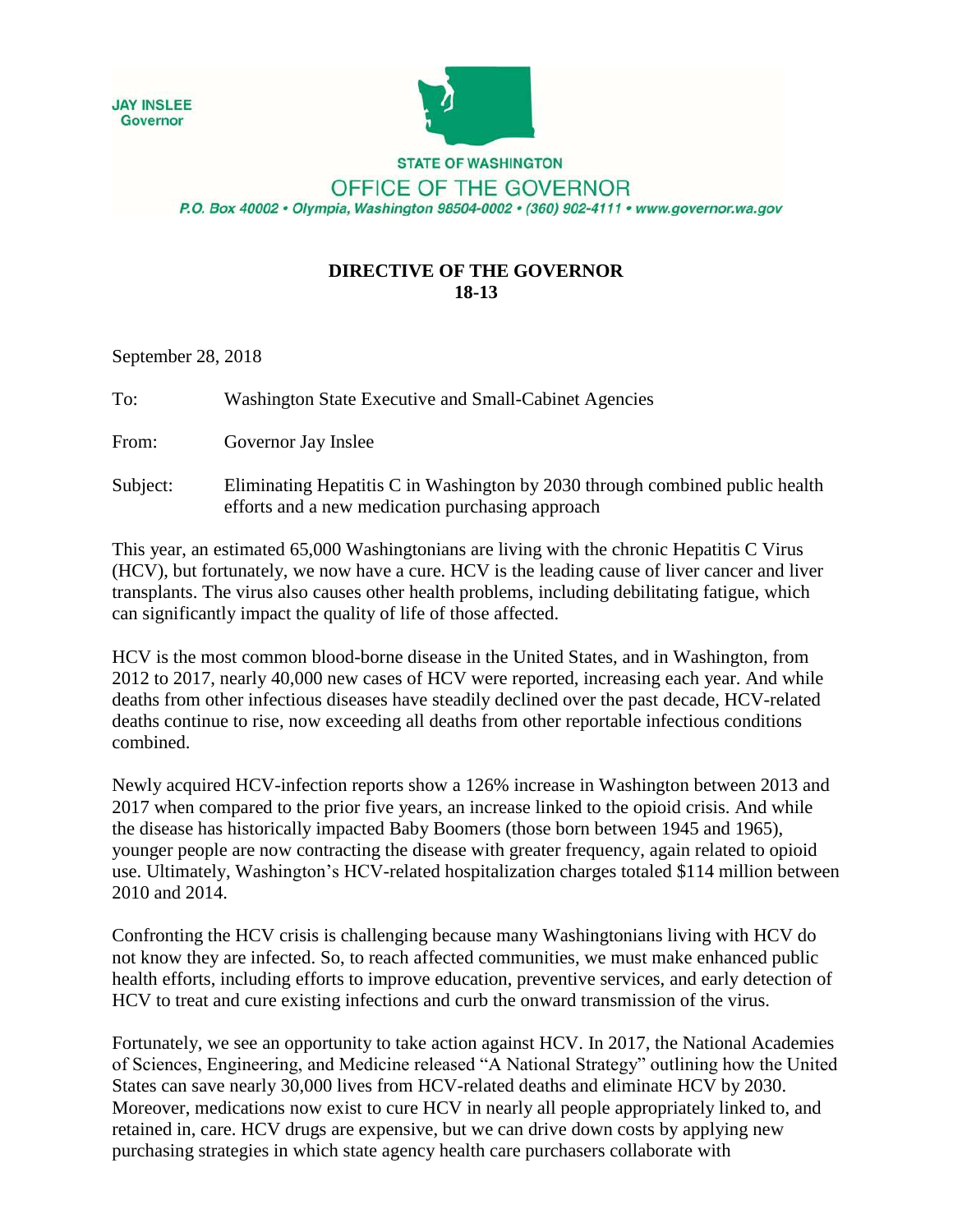Directive of the Governor 18-13 September 28, 2018 Page 2

manufacturers in combination with using key public health interventions to reduce the costs of treating and ultimately curing HCV.

In curing HCV, we can stem the tide of liver disease and liver cancer and save individuals the physical, emotional, and financial damage caused by HCV infection. Curing this disease will also support HCV-affected persons to engage in healthy behaviors, such as accessing treatment for opioid-use disorder, general primary care, and mental health services, which will help them live full, satisfying, and productive lives. This is an important part of the opioid response plan.

Accordingly, I direct my health sub-cabinet and the health and human service state agencies under my authority to begin immediately to work with Tribal governments, local public health officials, and other partners across the state, to develop and implement a statewide HCV elimination plan. The Department of Health (DOH) shall lead the effort to develop the elimination plan as part of this comprehensive public health response. The Health Care Authority (HCA) shall lead and coordinate with DOH and other agencies and purchasers, in a corresponding effort to establish a comprehensive procurement strategy for the purchase of HCV medications that also includes financing the needed public health interventions to affordably eliminate HCV by 2030. Furthermore, I direct the following:

- 1. DOH, in collaboration with any other relevant state agencies that it identifies, shall convene and facilitate an HCV-elimination coordinating committee comprised of stakeholders from various sectors, including individuals personally affected by HCV. The committee shall draw on existing efforts, best practices, and community knowledge to develop, by July 2019, a comprehensive strategy to eliminate the public health threat of HCV in Washington by 2030. The strategy will address needed improvements to the public health systems to help ensure that all people living in Washington who have or are at risk for contracting HCV, have access to preventive services, know their status, and connect to care and ultimately the cure. The elimination strategy shall include a major public health communications plan financed, to the extent possible, by the funds saved through the purchasing strategy described below.
- 2. HCA shall collaborate with the Department of Corrections, Office of the Insurance Commissioner (OIC), Department of Labor and Industries, Department of Social and Health Services, Department of Veterans Affairs, DOH and Tribal governments, to initiate an innovative strategy to purchase curative HCV medications and ensure timely access to curative treatment for Washingtonians with HCV. Given that several state agencies each year purchase HCV treatment medications for over 4,000 people, by January 2019, HCA shall collaborate with these agencies and issue a single request for proposals for a joint value-based purchasing agreement for curative HCV medications from one or more pharmaceutical manufacturer(s). This joint purchasing agreement shall aim to reduce the costs of the drug(s) and incorporate key known public health strategies to address the needs described above.
- 3. HCA, in collaboration with DOH, shall request that the Centers for Medicaid and Medicare Services (CMS) enter into a shared-savings agreement for Medicare-programcost avoidance resulting from the implementation of the state's HCV prevention and